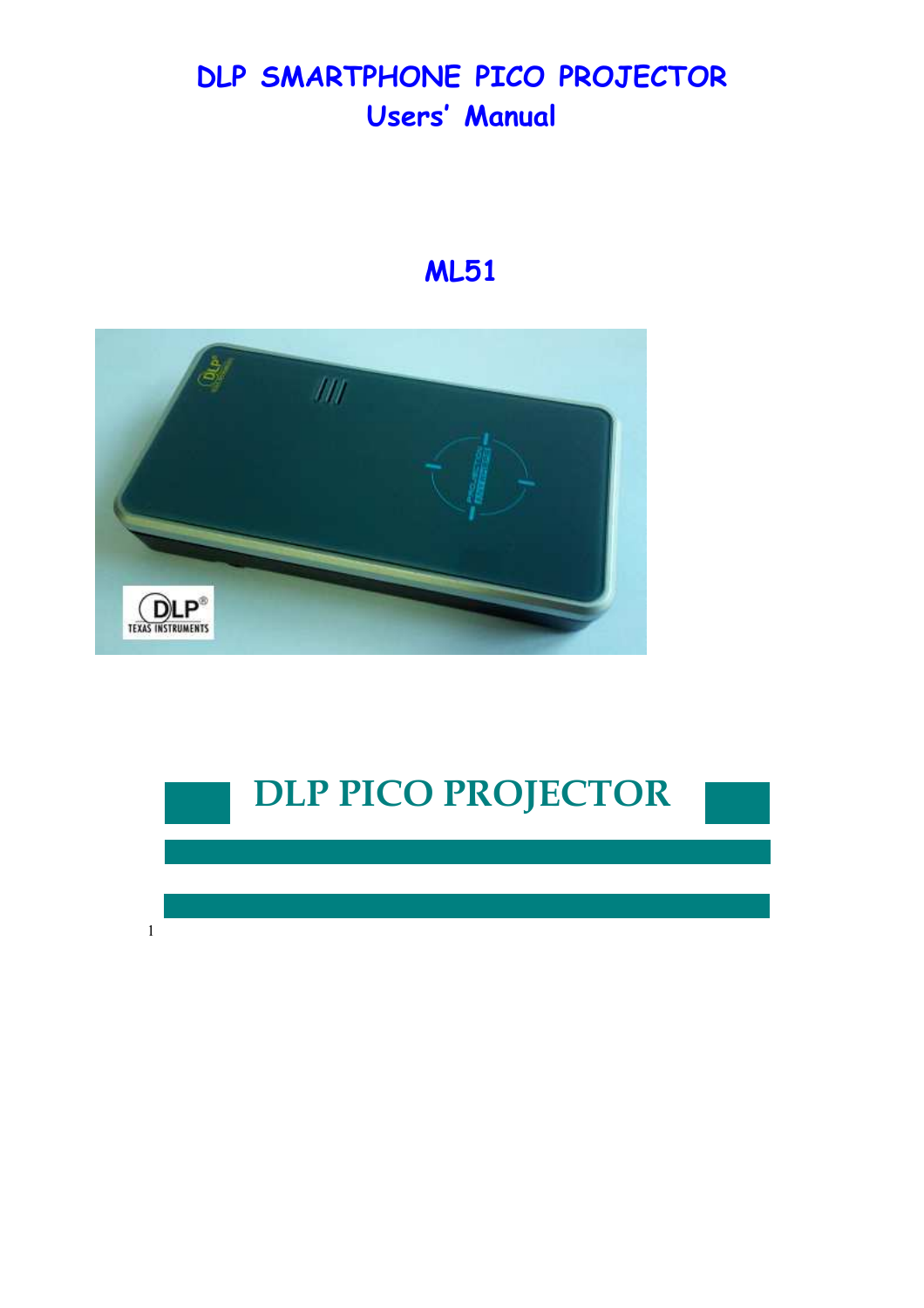# TABLE OF CONTENTS

| Installing the remote controller application to your ----------------- 7  |  |
|---------------------------------------------------------------------------|--|
| Android/IOS Device                                                        |  |
|                                                                           |  |
|                                                                           |  |
| Play From Micro SD card and USB Storage --------------------------- 12    |  |
|                                                                           |  |
|                                                                           |  |
| Cleaning the Pico Projector Housing --------------------------------- 13  |  |
|                                                                           |  |
|                                                                           |  |
|                                                                           |  |
| Appendix 1 (Product Specifications)----------------------------------- 15 |  |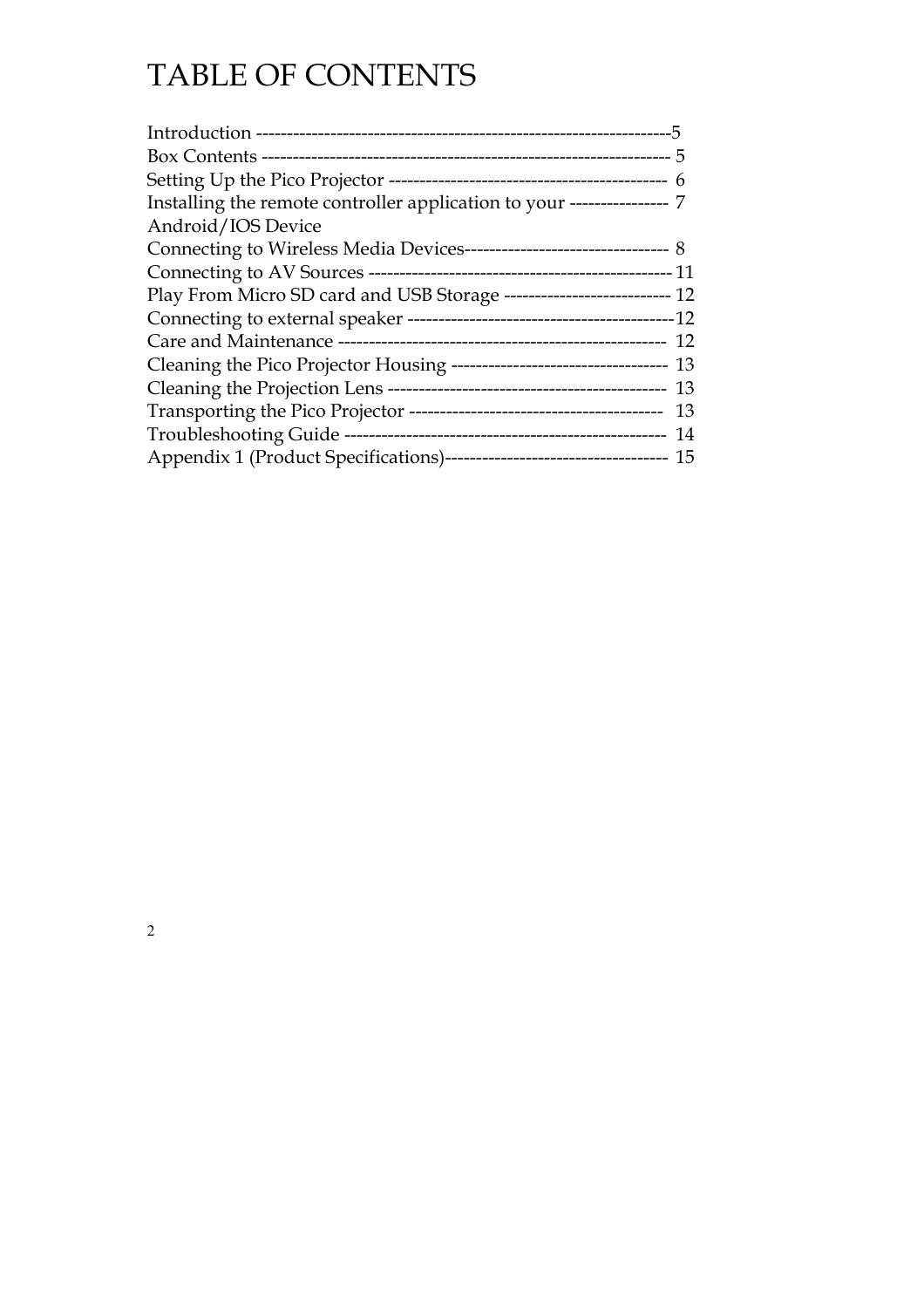#### Notes:

- 1. The appliance inlet of the power supply is the disconnector from mains and must be anytime easily accessible.
- 2. The maximum noise level of the product is L<sub>PA</sub>≤70dB (A) DIN 45635-19-01-KL2.
- 1. Der Gerätestecker des Netzteilesbildet die TrennvorrichtungzumVersorgungsstromkreis und mußjederzeitleichtzugänglichsein.
- 2. Max. Geräuschpegel: LPA≤70dB (A) DIN 45635-19-01-KL2.

#### FCC Information

This equipment generates and uses the radio-frequency energy and, if not installed and used in accordance with the instruction manual, may cause interference to radio and television reception. It has been tested and found to comply with the limits for a class A computing device in accordance with the specifications in Subpart J of Part 15 of FCC Rules, which are designed to provide reasonable protection against such interference when operated in a commercial environment. If this equipment does cause interference to radio or television reception, the user may try to correct the interference by one or more of the following measures:

- 1. Re-orient the receiving antenna for the radio or television.
- 2. Relocate the equipment with respect to the receiver.
- 3. Plug the equipment into a different outlet so the equipment and receiver are on different branch circuits.
- 4. Fasten cables using mounting screws to ensure adequate electromagnetic interference controls.

#### Acknowledgments

The followings are registered trademark or trademarks of their respective corporations: Google,TI, Microsoft etc.

### **Safety Information**

Please read these instructions before using your Pico Projector. Failure to comply with these instructions could result in electric shock, fire, personal injury or damage to your Pico Projector.

#### **Power Source**

Check the power specification plate on the back of the Pico Projector. Ensure that your line voltage matches with the power adapter rating of the Pico Projector.**The Power Adaptor accepts AC power 90-264V, 50-60 Hz.**

#### **Power Adaptor**

Use only the power adaptor supplied with the Pico Projector. Do not use the power adaptor if it has become damaged or frayed. For a replacement power adaptor, contact your authorized dealer. Do not allow anything to rest on the power adaptor. Do not place this projector where the adaptor may be abused by persons walking on it.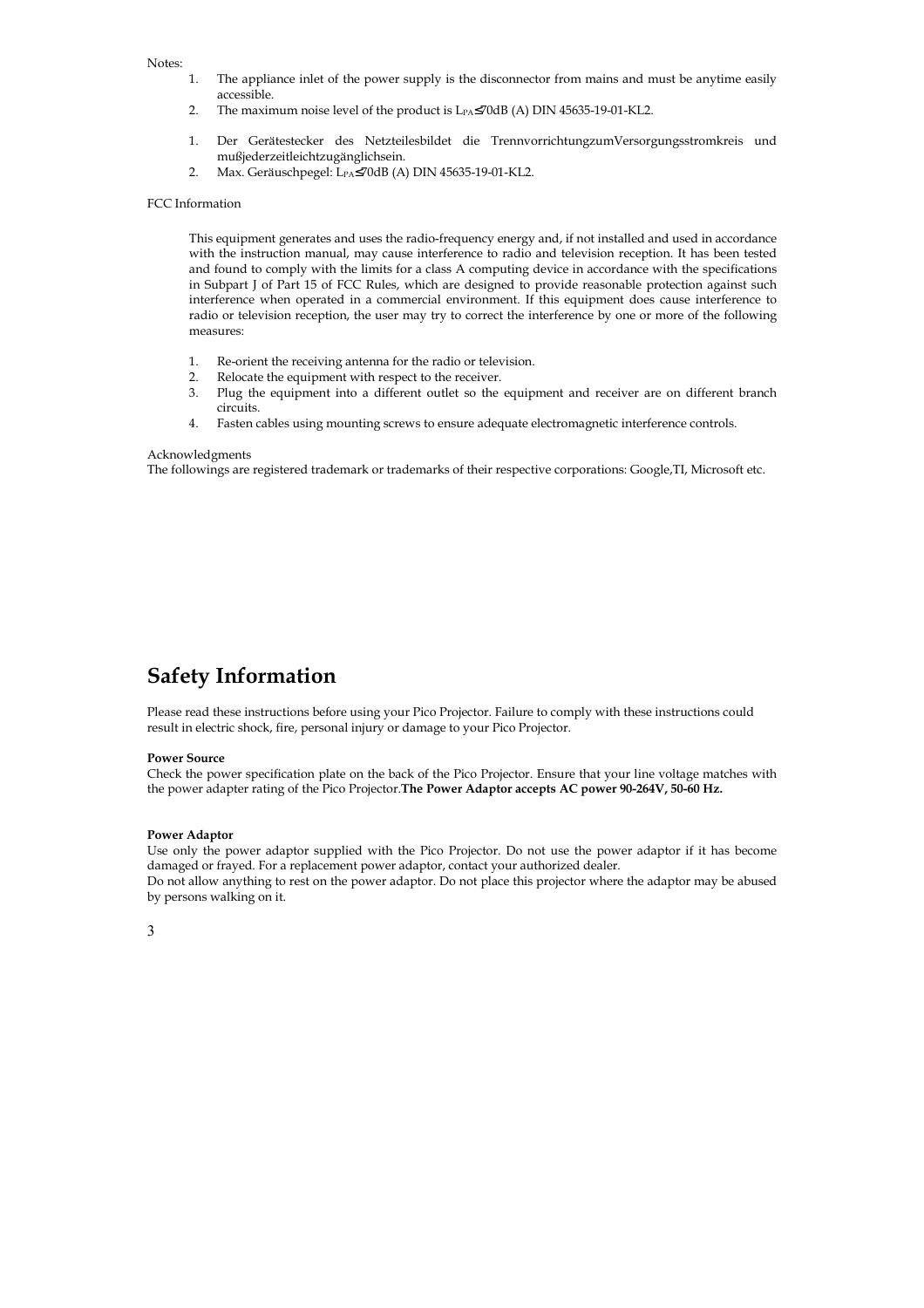#### **Overloading**

Do not overload wall outlets and extension cords as this can result in the risk of fire or electric shock.

#### **Liquid Spills**

Do not set drinks or other liquids on top of the Pico Projector. Do not place the Pico Projector near water, for example, near a bathtub, washbowl, kitchen, sink, or laundry tub, in a wet basement, or near a swimming pool. Spilled liquids can flow inside the Pico Projector and cause damage.

#### **Repair**

Do not disassemble the PicoProjector. Take it to an authorized technical staff when service or repair work is required.

#### **Technical Service**

Please refer servicing to authorized technical staff under the following conditions:

- When the power adaptor or plug is damaged or frayed.
- If liquid has been spilled into the Pico Projector.
- If the Pico Projector has been exposed to rain or water.
- If the Pico Projector does not operate normally by following the operating instructions.
- If the Pico Projector has been dropped or the cabinet has been damaged.
- If the Pico Projector exhibits a distinct change in performance.

*Caution: Always use the power adaptor that was shipped with the Pico Projector. The adaptor accepts power 90-264V 50-60 Hz. Check to ensure that the main voltage is within the range on the rating plate on the rear of the projector. When disconnecting the Pico Projector, always power off the unit before attempting to remove the AC plug from the power adaptor from the power source.*

#### **Introduction**

The DLP Pico Projector is a convenient, versatile, state-of-the-art presentation and entertainment system. It is an effective and valuable tool for projecting computer-generated video information or full motion video signals on to a projection screen. The built-in media player allows playback of PDF, photos, Excel files, Powerpoint and various video files directly from the Pico Projector without the need for external signal sources. This, coupled with the rechargeable battery, allows easy presentations on the fly. This Wireless Pico Projector allows wireless connection to most Smart Phones. Simply installed the corresponding Apps and connect the Smart Phone to the Projector via WIFI to enable the wireless projection of Smart Phone contents. Photos, videos can be shared on the spot in gatherings and parties!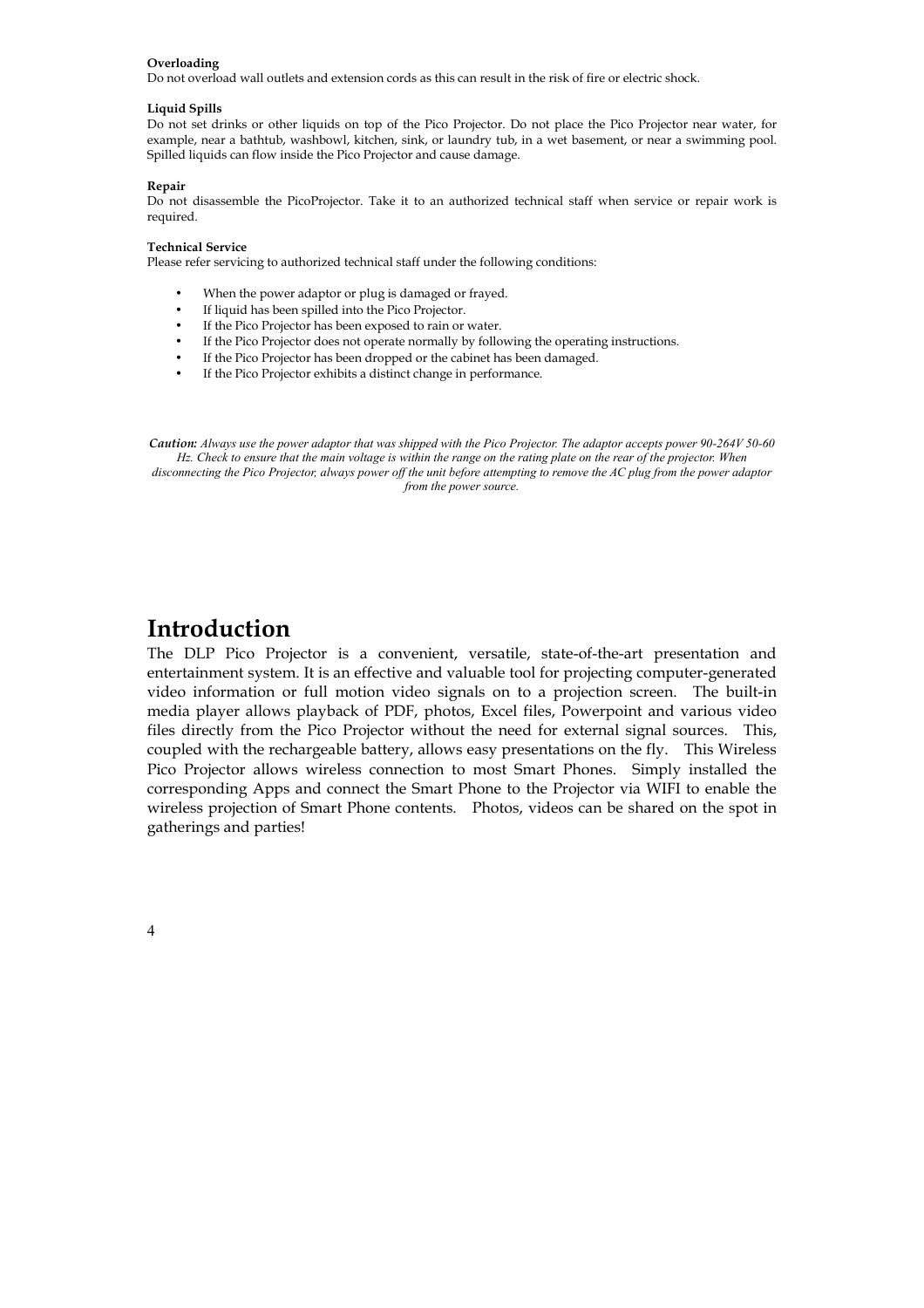The following lists some of the specific features:-

- **Direct playback and control from Smartphone and Tablets**
- **Small & Simple to Operate**
- **Built in WiFi**
- **640x360 nHD resolution**
- **50 Lumens brightness**
- **1000 : 1 High contrast ratio**
- **Battery operated**
- **USB port and SDcard slot for multimedia playback**
- **Various Audio Visual interface connections**
- **Built-in Speaker**

### **Box Contents**

Handle your DLP Pico Projectorcarefully as you remove it from the packing box. The following items should be included in your package:-

- DLP Pico Projector
- 5VDC Power Adaptor (according to national spec)
- USB-DC plug cable
- AV adapter cable
- Remote controller
- Users Instructions

Check to make sure all parts are included in the shipping box. If any are missing, contact your dealer immediately.

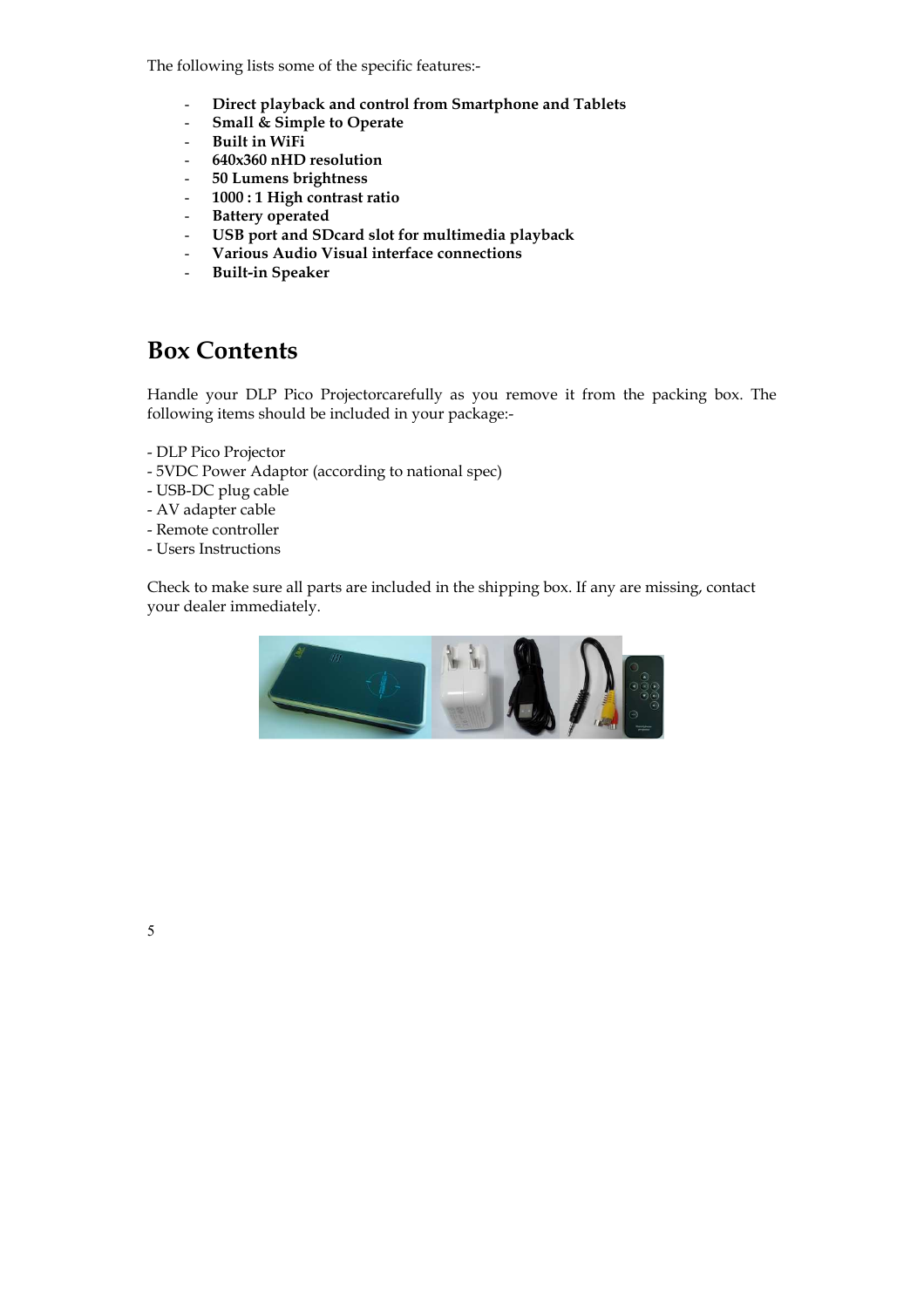

### **Setting Up the PICO Projector**

- 1. Plug the Power Adaptor to the DC in connector at the rear of the DLP Pico Projector. *Note : For first time use with internal battery, charge unit for about 4~5hours*
- 2. Slide the ON/OFF power switch towards the rear of the unitto turn on Projector and will take a short while to initialize. After booting up, the projector will display the Home Screen
- 3. Place the Projector at a suitable distance so the image size is around 30" to 40" diagonal
- 4. Turn the Focus Knob to bring the image into focus.
- 5. External signal source can also be played through the projector via the AV input connectors.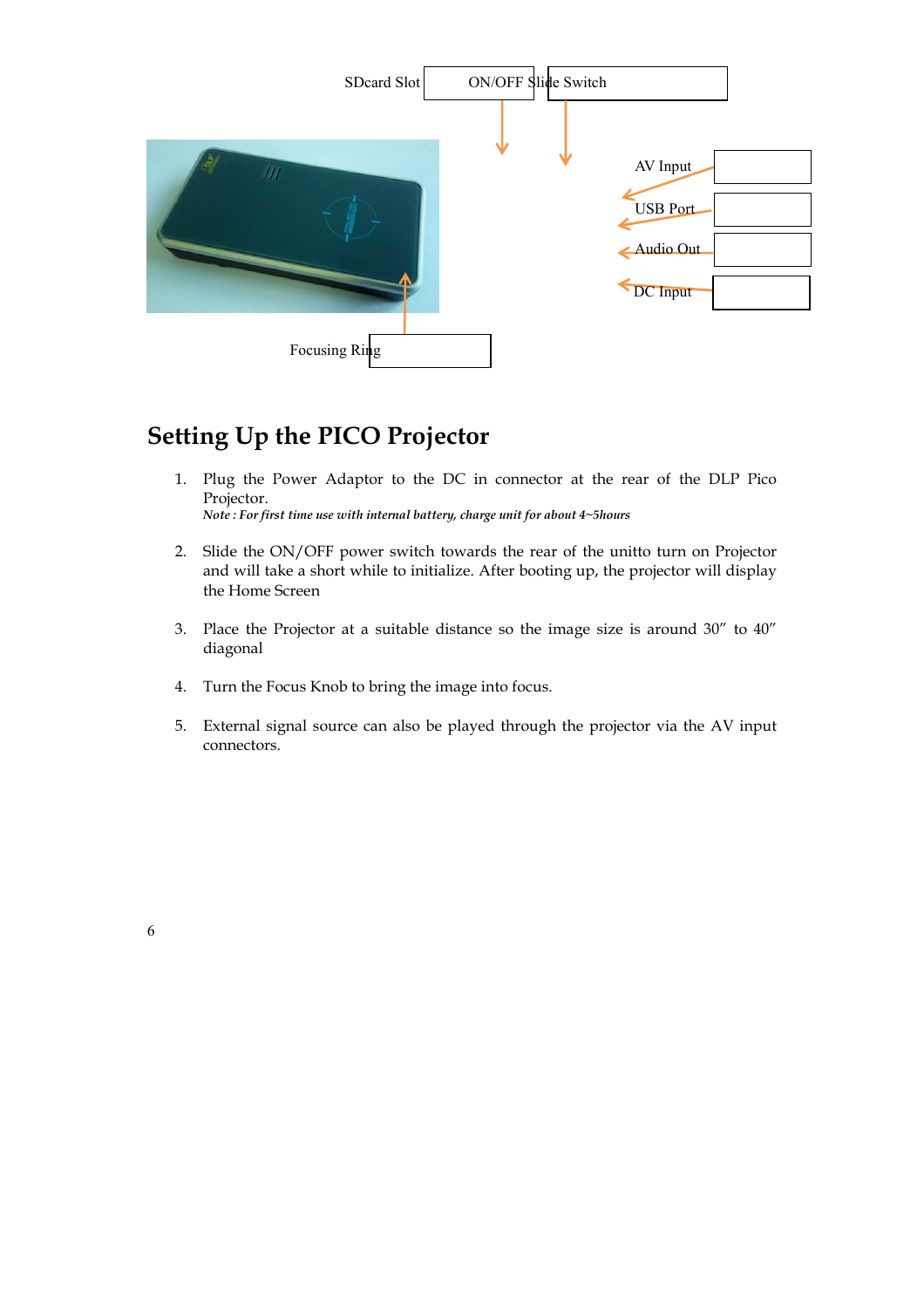

## **Installing the Remote Controller application to your Android/IOS Device**

Install the App EZ Control from the Google Playstore for Android devices

https://play.google.com/store/apps/details?id=com.winnerwave.ezcontrol&hl=en

and from Apple's Itunes

https://itunes.apple.com/us/app/ez-control/id592347370?mt=8

for Apple devices.

- In mobile phone's/tablets wifi setting, select and connect to **WIFI DLP PROJECTOR-xxxxxx**, where xxxxxx is unique for each pico projector unit. **PSK (Password) : 87654321**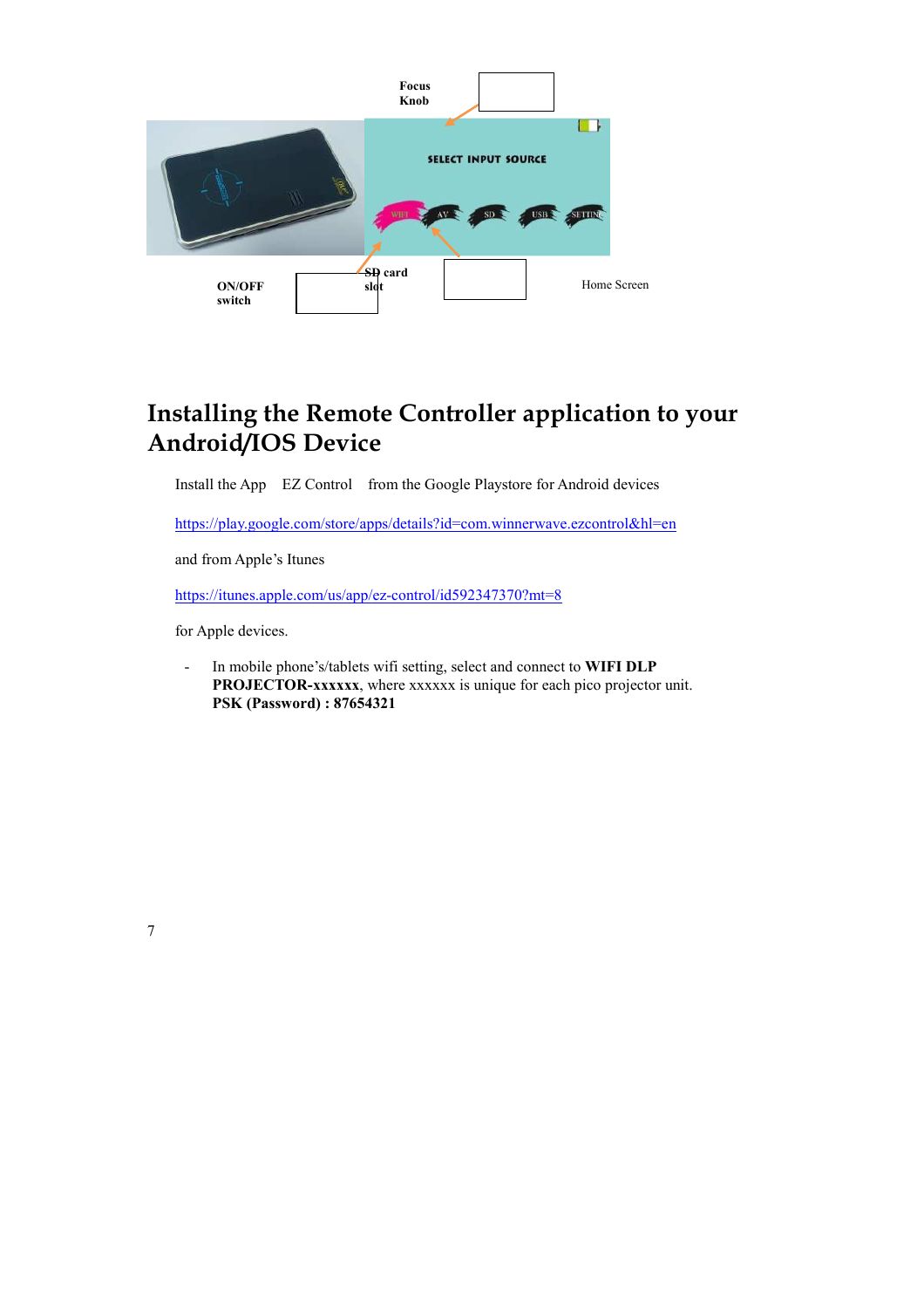

- Start the **EZCONTROL** application then tap on the name of device [**Device(WIFI DLP**  PROJECTOR)]. If connection is successful, the smart phone's screen resembles a remote control.

## **Connecting to Wireless Media Devices**

Install the App **EZVIEW** application to Smartphone/tablet. The apps for Android and Apple devices can be downloaded from Google Playstore

https://play.google.com/store/apps/details?id=com.winnerwave.ezview&hl=en

and from Apple's Itunes

https://itunes.apple.com/hk/app/ez-view/id592341357?mt=8

respectively.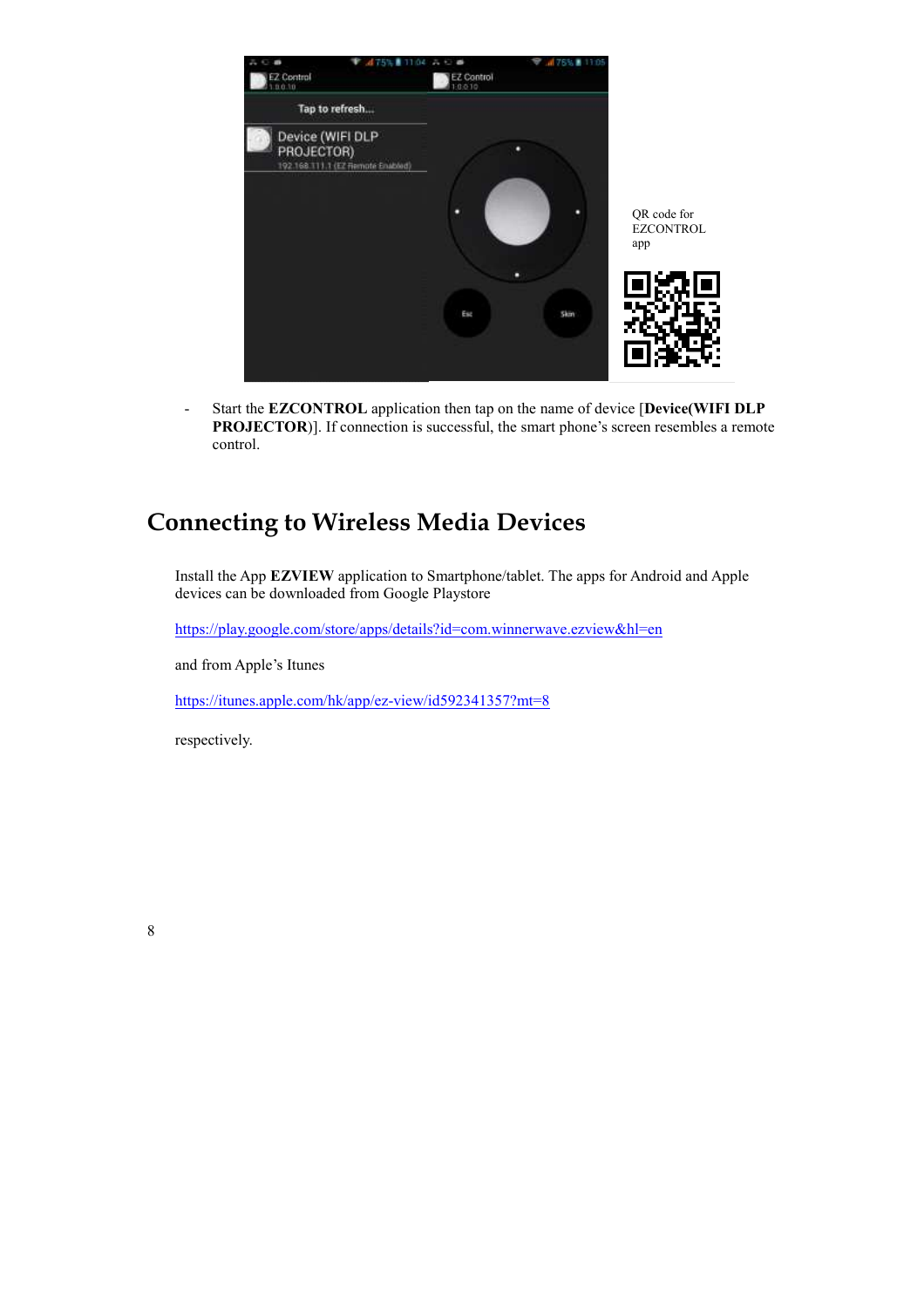

WiFi Screen

#### **1) Point to Point Mode**

- At the Home Screen select **WiFi**
- At the media device's wifi setting select and connect to **WIFI DLP PROJECTOR-xxxxxx**, where xxxxxx is unique for each ML51 unit. **PSK (Password) : 87654321**
- To prevent EZ CONTROL from disconnecting with the pico projector use the HOME button on the media device not the back button to start the **EZVIEW** application
- Start**EZVIEW** wireless application and follow the on screen prompts. The **EZVIEW** passcode is as the **PCTool Password** displayed on the screen. This is a randomly generated code and is different each time **WIFI** function is selected

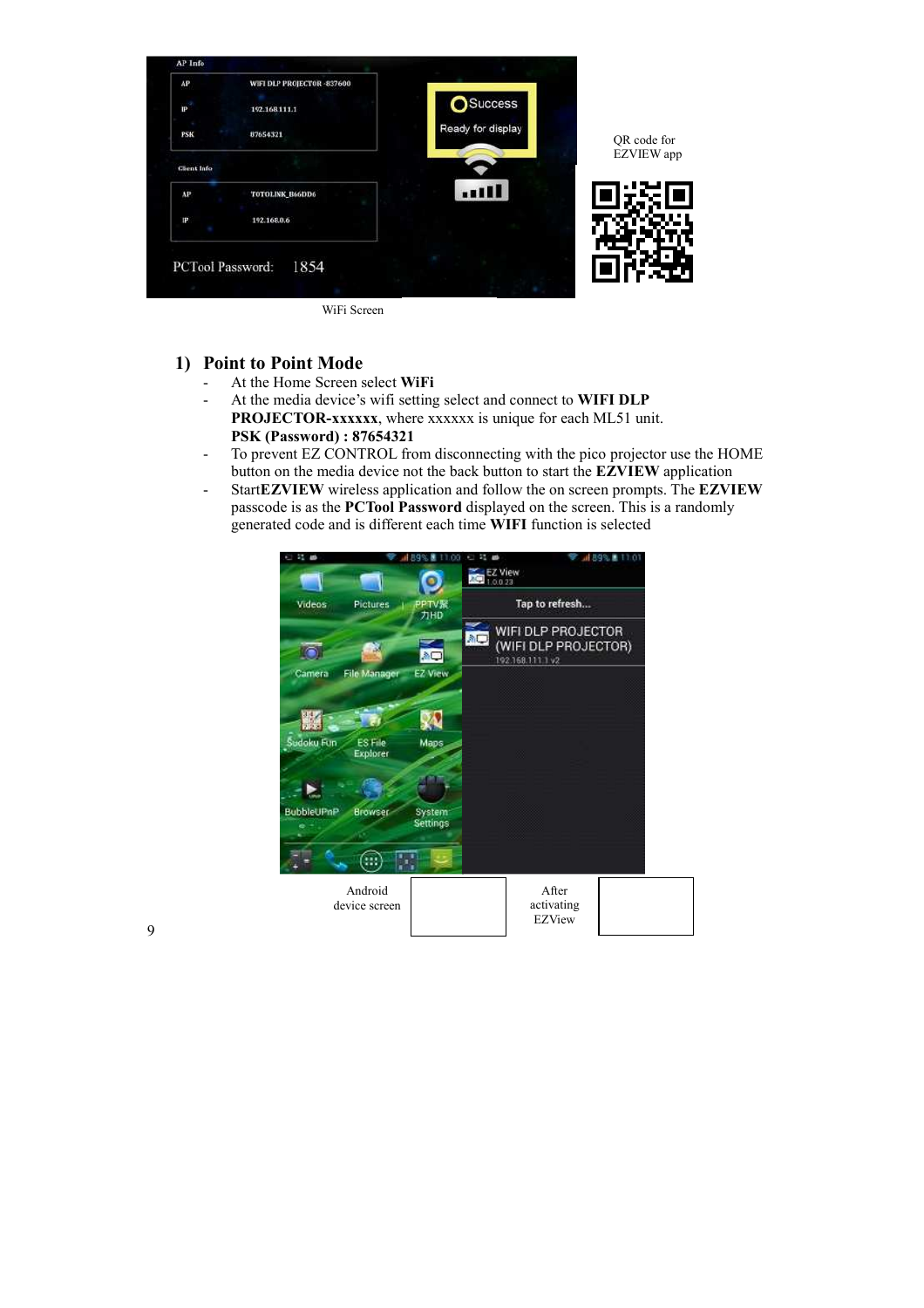

- **2) Internet Access mode** (requires Internet access point)
	- At the pico projector home screen select **SETTING**



- Highlight **WiFi Concurrent Mode** then press OK
- Press the right button to highlight box for **AVAILABLE EXTERNAL NETWORKS**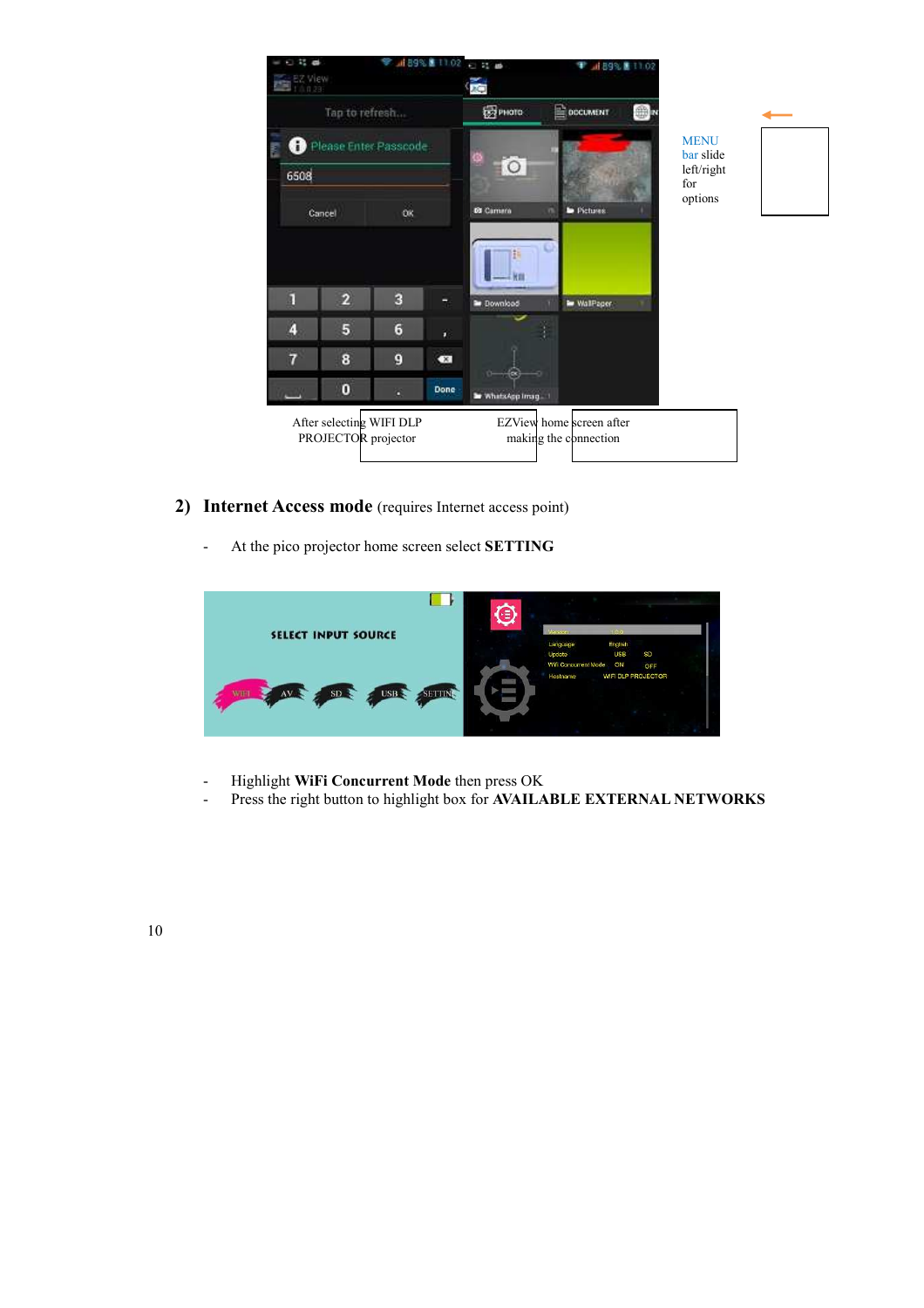

- Use the UP button to highlight ON then press OK on the remote controller to select
- Use the UP/DOWN button to select your network name, then press OK to select.
- When password input window appears, press OK again on the remote controller to display the soft keyboard. Input the network password then press BACK on the remote controller to hide the soft keyboard.



- Use the DOWN button to highlight **OK** then press OK on the remote controller to select.
- Once connection is made **"connect successfully !"**indicates at the bottom of the screen and a check mark against the name of the network
- Use the LEFT button to high light the **PROJECTOR NETWORK SETTING** box
- Use the UP/DOWN button to highlight the  $\blacksquare$  then press OK, "Configuration OK !" will be shown at the bottom of the screen.
- Set the android device to connect to the WIFI DLP Projector-xxxxxx
- On the media device, start the **EZVIEW** application
- Connect to the device WIFI DLP Projector-xxxxxx
- Select the **INTERNET** option from the MENU Bar

## **Connecting to AV Source**

- Using the supplied AV cable, insert the stereo plug end to the pico projector then a standard RCA AV cable (not supplied) to the RCA connectors from a video source
- On the home screen select AV. The projector automatically detects and displays image corresponding to the source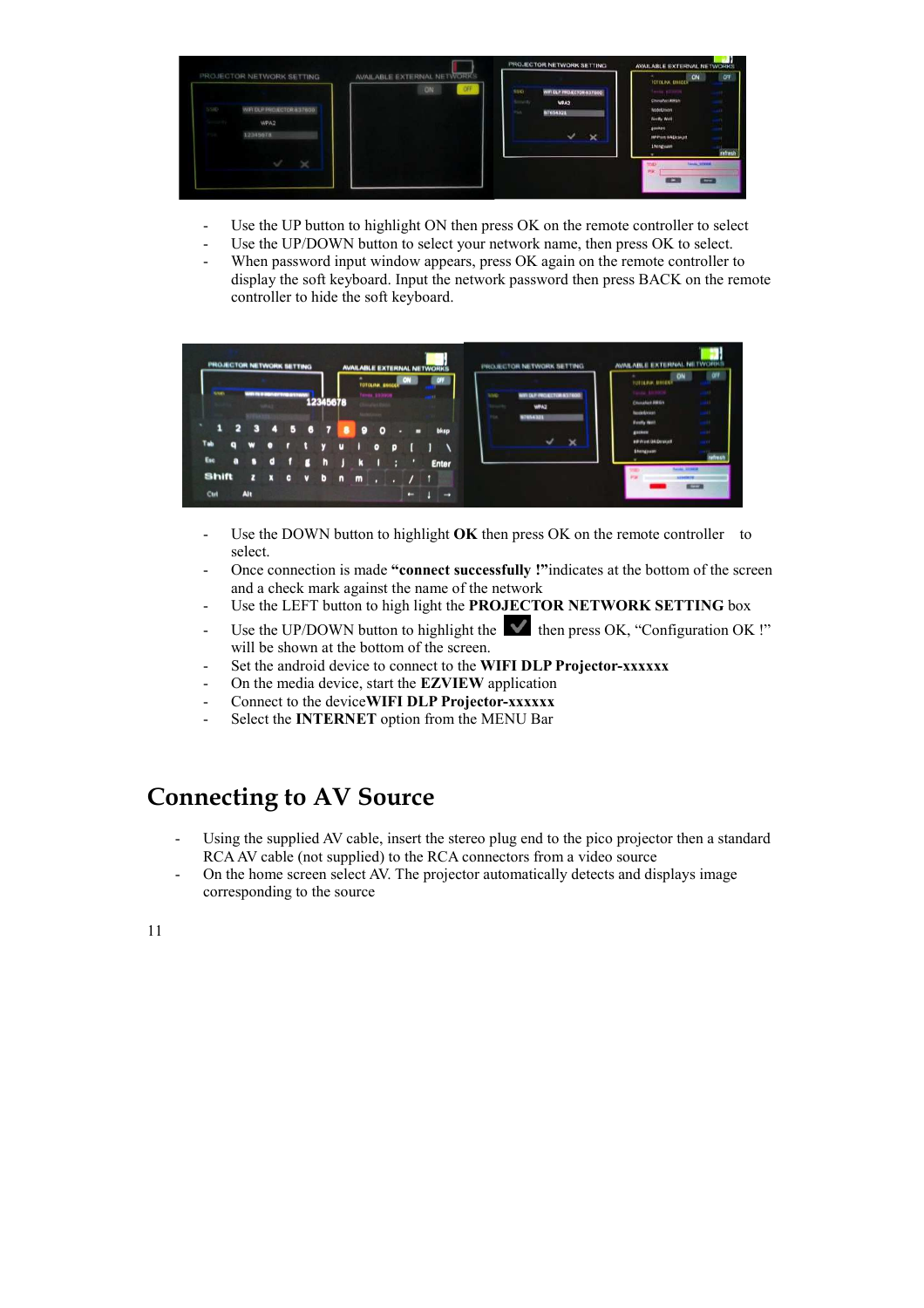## **Play from Micro SD Card and USB storage**

- Insert SD card (or USB drive)
- After detecting the presence of the SD card (or USB drive), the screen displays the media type screen. Highlight the preferred media type with the LEFT/RIGHT buttons and then select with the OK button
- Use the UP/DOWN buttons to highlight the file to play then press Ok to select



## **Connecting to External Audio Speaker**

Insert speaker stereo plug to the audio out port, sound will output to the external speaker

### **Care and Maintenance**

The information in this chapter describes how to care for and prevent accidental damage to your Pico Projector. You should treat your Pico Projector with the same care you would give to any other valuable equipment.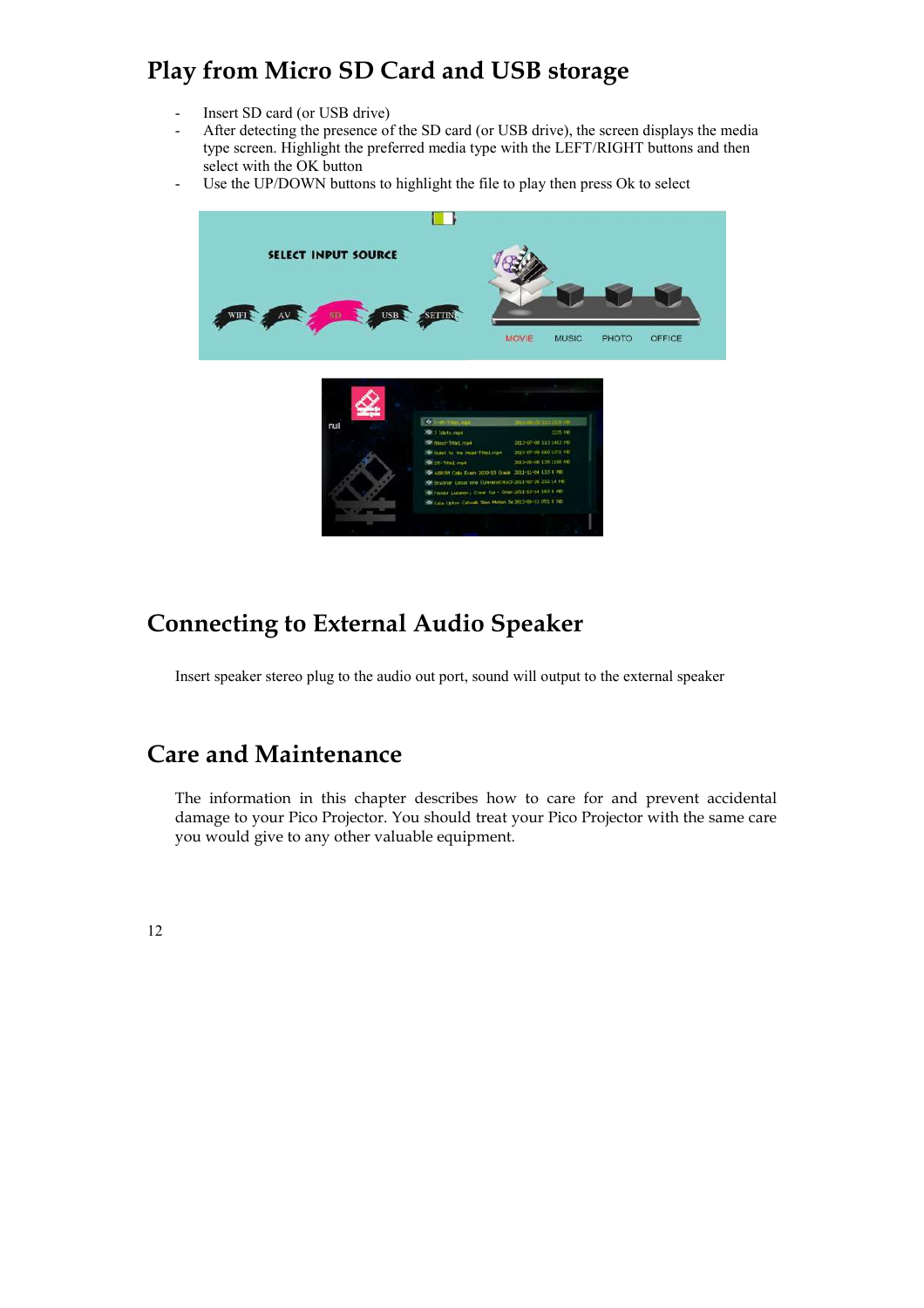### **Cleaning the Pico Projector Housing**

**DO NOT** try to service the Pico Projector. Refer all Pico Projector servicing to your dealer. Failure to do so can result in serious personnel injury or damage to the Pico Projector.

**DO NOT** clean the housing with organic solvents, such as those containing acetone. Wipe the exterior of the housing with a soft, damp cloth. Protect the Pico Projector from rain, snow or extreme temperature.

### **Cleaning the Projection Lens**

To clean the projection lens:

Use a cotton-bud stick to gently wipe dust or oil from the projection lens surface. Also, do not use abrasive cleaners, solvents, or other harsh chemicals that might scratch the lens.

### **Transporting the Pico Projector**

The DLP Pico Projector is a highly sophisticated piece of electronic equipment that is sensitive to impact, excessive heat, cold and humidity. When transporting the Pico Projector, use a protective bag or use the original packing carton to minimize shock and impact.

Store and transport the Pico Projector at temperature between 0 and 140 degrees Fahrenheit (-17 to 60 degrees Centigrade). Avoid storage in automobiles during seasonal temperature extremes. Automobile interior temperatures can exceed 160 degree Fahrenheit (70 degrees Centigrade) in summer. If the Pico Projector has been exposed to extremely hot, cold or humid conditions, allow it to stand at room temperature for 30 minutes before use. Extended use of the Pico in high temperature environments may cause a reduction in brightness of the projected image.

# Troubleshooting Guide

If you are having a problem operating the Pico Projector, first make sure you have set it up according to the instructions in the Section on *Setting Up the Pico Projector*. You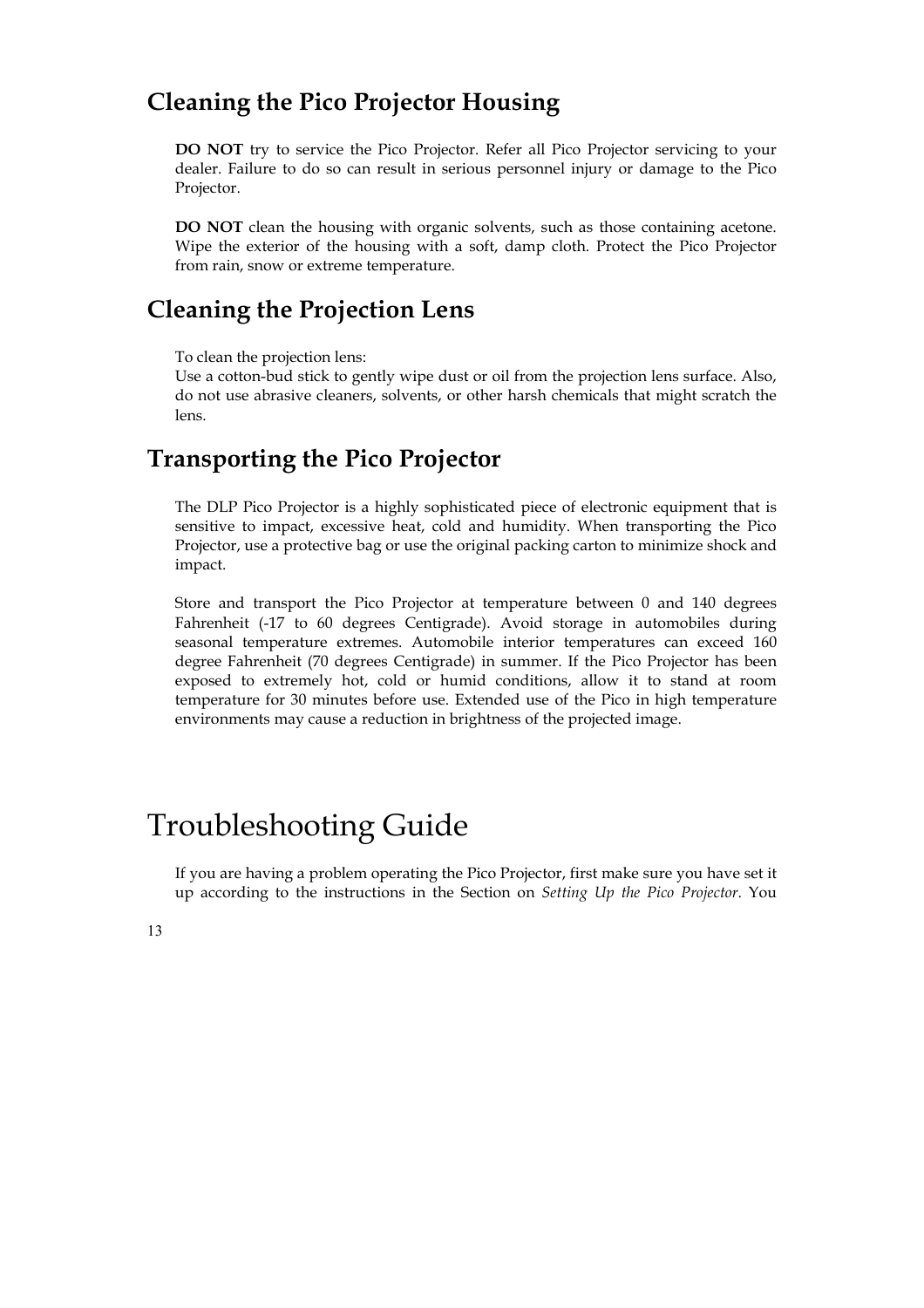should also check the adjustments and the INPUT connections. Verify that all power is switched on. Before calling for service, check the troubleshooting suggestions in this Section.

| Problem                                              | <b>Solutions</b>                                                              |
|------------------------------------------------------|-------------------------------------------------------------------------------|
| There is no sound from speaker                       | Set volume to a higher setting. Remove stereo plug from<br>the Audio Out port |
| Projector heats up excessively                       | Remove blockage from all air vents.                                           |
| Smartphone/tablet remote<br>controller does not work | Check smartphone/tablet WiFi is connected to the pico<br>projector            |